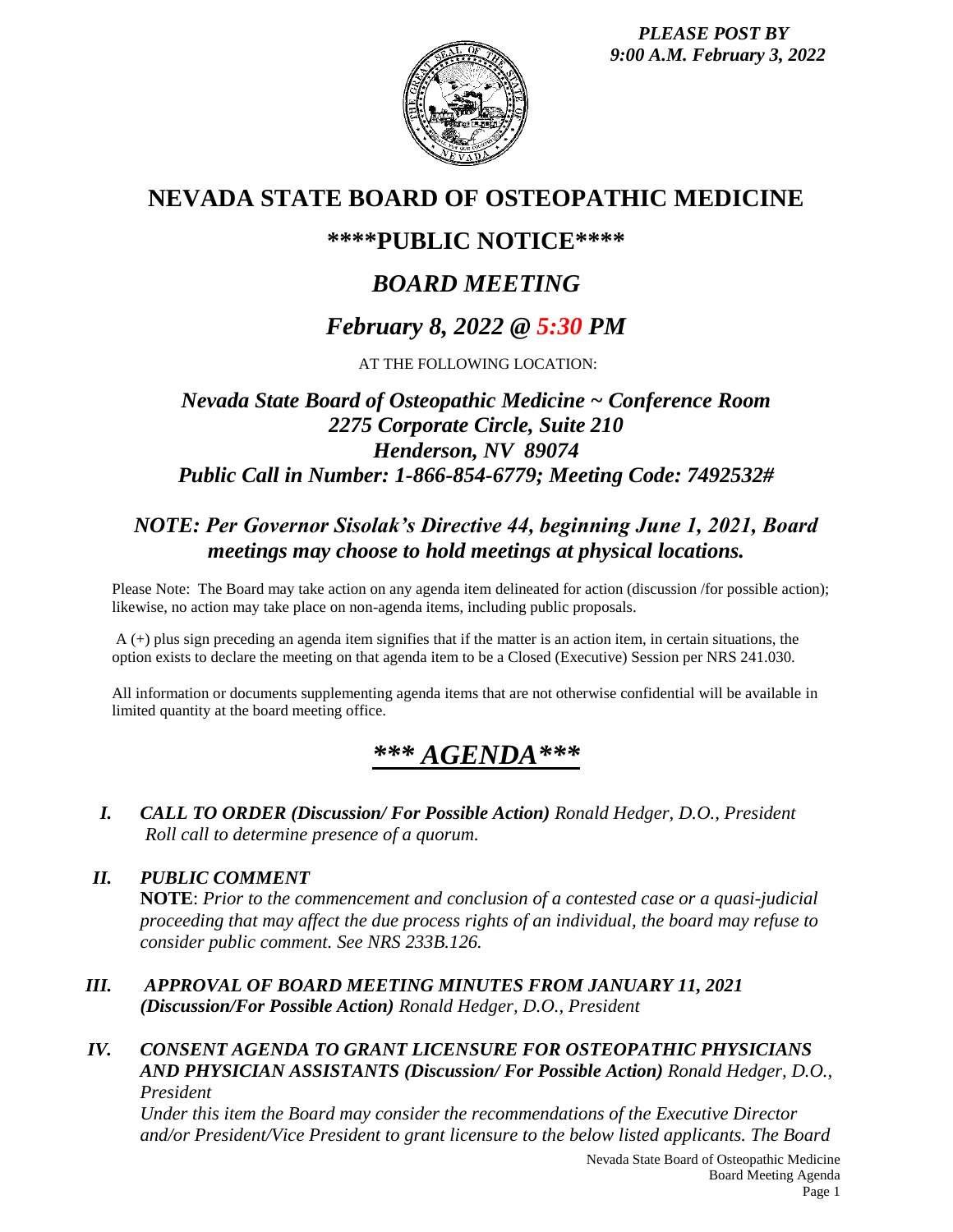*may remove any applicant's name from the consent motion but may not discuss the contents of the application for licensure without the applicant present following proper notice pursuant to the open meeting law.*

### *Osteopathic Physician Name Specialty*

*Theddy Blanc, D.O. Emergency Medicine Mon Ursino Briones, D.O. Anesthesiology William Bunzel, D.O. Emergency Medicine Aldo Calvo, D.O. Family Medicine Johol Chan, D.O. OB/GYN Jasmine Chopra, D.O. Neurology Lisa Di Tomaso, D.O. Emergency Medicine Ryan Frome, D.O. Pediatrics Lewis Jassey, D.O. Pediatrics Joshua Moody, D.O. Anesthesiology Ryan Nimer, D.O. Anesthesiology David Nye, Jr., D.O. Vascular Surgery Amanda Sayles, D.O. Pediatrics James Staheli, D.O. Family Medicine Alicia Unangst, D.O. Orthopedic Surgery Kelly Wang, D.O. Internal Medicine Liana Wright, D.O. Family Medicine Dong Yeung, D.O. Internal Medicine* 

# *Carolyn Chudy, D.O. Physical Medicine/Rehabilitation*

*Andrea Albrigo, PA-C Michael Wilson, D.O. Gina Meigs, PA-C Nader Helmi, D.O. Michael O'Reilly, PA-C Active-Not Working Shannon Treasure, PA-C Active-Not Working*

*Physician Assistant Supervising Physician*

### *V. CONSIDERATION/PROVIDE COMMENTS/ APPROVAL OF DRAFT REPORT ON EMERGENCY PREPAREDNESS AND RESPONSE BY THE FSMB, (Discussion/For Possible Action) Ronald Hedger, D.O.*

### *VI. EXECUTIVE DIRECTOR'S REPORT*

- *a. Financial Statements*
- *b. Licensing*
- *VII. LEGAL REPORT (Discussion/For Possible Action) by Louis Ling, Board Counsel*
- *VIII. LEGISLATIVE UPDATE (Discussion/For Possible Action) by Susan Fisher, Board Government Affairs/Lobbyist*.

### *IX. ITEMS FOR FUTURE DISCUSSION/ACTION/UPCOMING AGENDA*

*X. PRESIDENT'S REPORT on Board Business, Ronald Hedger, D.O., President*

### *XI. PUBLIC COMMENT*

*Prior to the commencement and conclusion of a contested case or a quasi-judicial proceeding that may affect the due process rights of an individual, the board may refuse to consider public comment. See NRS 233B.126.*